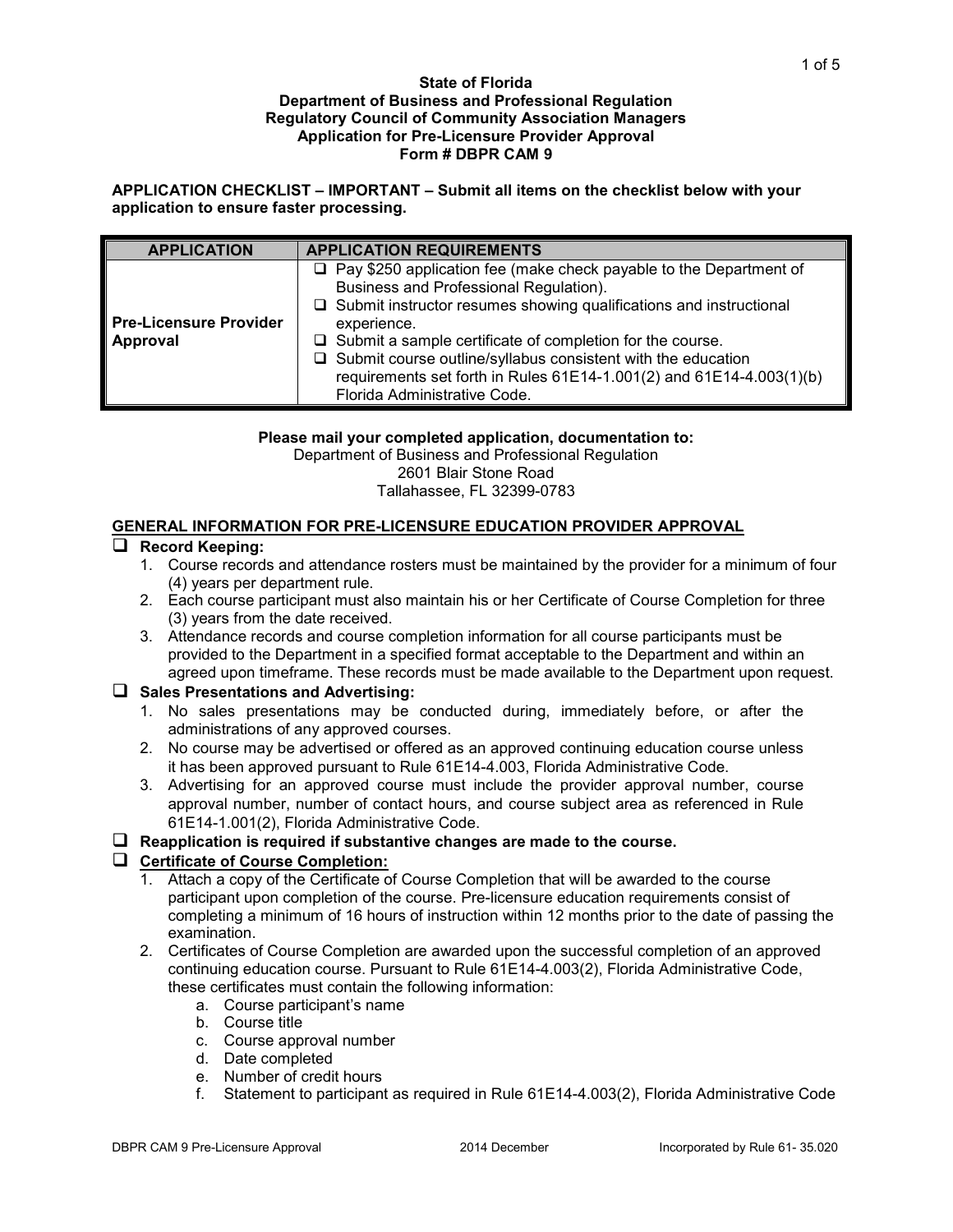# **COURSE OUTLINE**

In accordance with Rule 61E14-4.003(1)(b), Florida Administrative Code, a course outline which describes the course's content and subject matter should accompany the provider application. A course outline should address the following:

### **Learner Objectives:**

- 1. Objectives shall describe expected learner outcomes, how learner outcomes will be evaluated, and describe how the objectives will be obtained.
- 2. The objectives shall describe the content, teaching methodology and plan for evaluation.

### **Subject Matter:**

1. The content shall be specifically designed to meet the objectives and the stated level and learning needs of community association managers. Specifically, it shall address one or more of the subject areas outlined in subsection 61E14-1.001(2), Florida Administrative Code.

### **Materials and Methods:**

- 1. Indicate how the course will be taught in order to achieve the learner objective. (Classroom, distance/online or correspondence.)
- 2. Specify the time schedule for the course to ensure adequate time for the activities and level of presentation.
- 3. Demonstrate that principles of adult education are utilized in determining teaching strategies and learning activities.
- 4. List source material by name, date and format to ensure currency and applicability.

### **Course Evaluation:**

- 1. Indicate how the course will be evaluated for meeting the learner's needs (i.e. question and answer session, class discussion, written examination).
- 2. Indicate how the course will be evaluated by the learner in relation to the course material, learning experiences, instructional methods, facilities, and resources used.

# **COURSE INSTRUCTORS**

Applicants must submit the resume of each instructor who will be presenting courses during the period of providership. At a minimum the resume should include the instructor's qualifications and instructional experience consisting of at least:

- 1. A bachelor's degree and two (2) years of experience in the subject matter being taught; or
- 2. An associate's degree and four (4) years of experience in the subject matter being taught; or
- 3. Six (6) years of experience in the subject matter being taught.

# **Instructions**

*If you have any questions or need assistance in completing this application, please contact the Department of Business and Professional Regulation, Customer Contact Center, at 850.487.1395.* 

- 1) **General Requirements** 
	- a) To maintain Provider status in good standing, providers must adhere to all provider requirements outlined in [Rule 61E14-4.002, Florida Administrative Code;](https://www.flrules.org/gateway/RuleNo.asp?title=Continuing%20Education&ID=61E14-4.002) and [Section](http://www.leg.state.fl.us/Statutes/index.cfm?App_mode=Display_Statute&Search_String=&URL=0400-0499/0455/Sections/0455.2178.html)  [455.2178, Florida Statutes.](http://www.leg.state.fl.us/Statutes/index.cfm?App_mode=Display_Statute&Search_String=&URL=0400-0499/0455/Sections/0455.2178.html)
	- b) Provider approval is valid until May  $31<sub>st</sub>$  of odd numbered years and must be renewed.
- 2) **Application Instructions (by section)** 
	- a) **Section I- Application Type**
	- b) **Section II – Applicant Information**
		- i. Fill out each section completely.
		- ii. In the "Applicant Information" section, applicants must use their name as it appears on his or her social security card. Do not use any nicknames or initials.
		- iii. If applying as an Organization or Company, provide the name of the company or organization that will provide educational services.
		- iv. A Social Security number is required in order to apply for any individual license within the Department of Business and Professional Regulation.
		- v. If you are applying as an Organization or Company you must provide the Federal Employer Identification Number (FEID) for the business.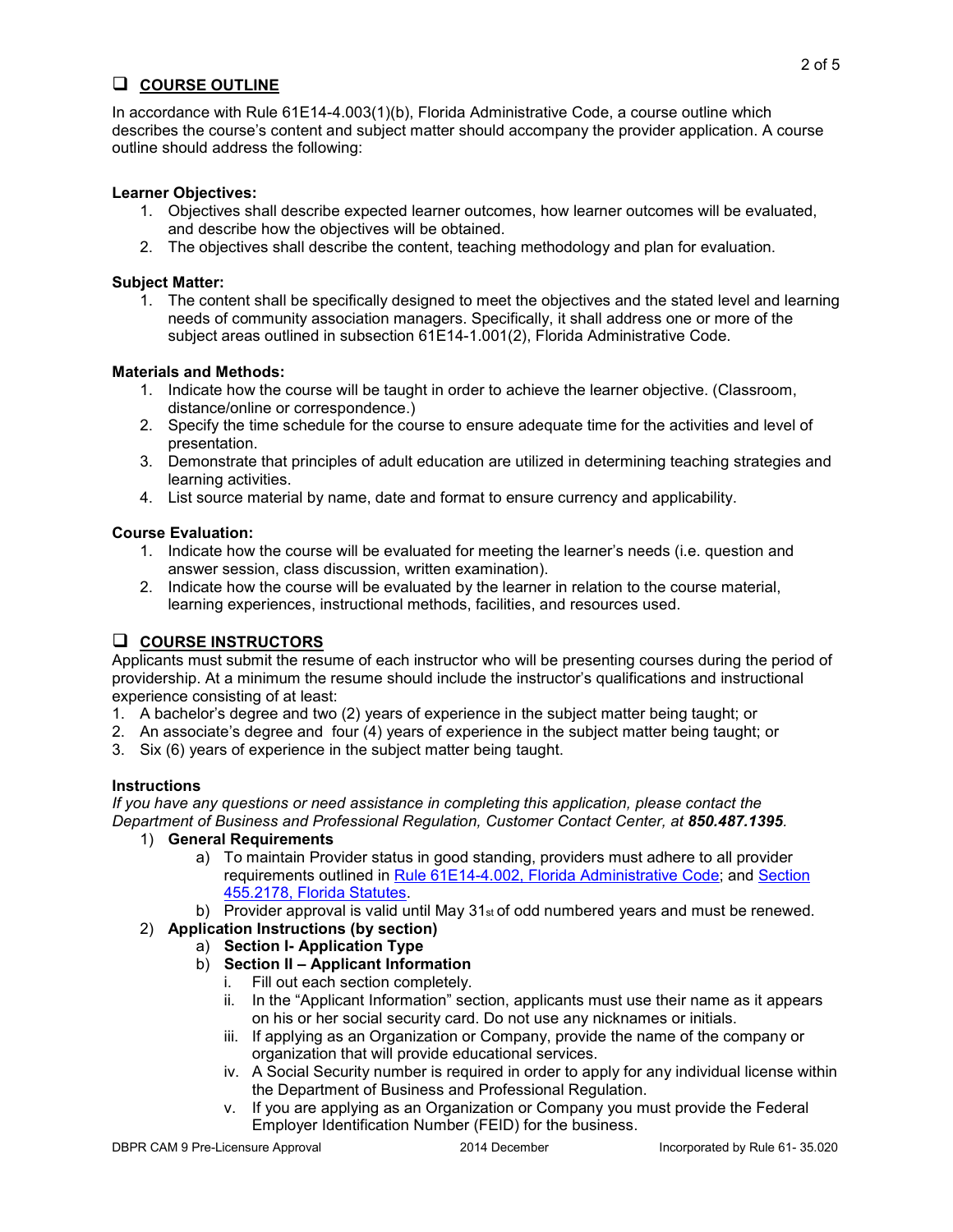- vi. If the applicant provides other educational services for another board within the Department of Business and Professional Regulation, please provide those provider approval numbers.
- vii. Provide your mailing address. This will be used for sending correspondence regarding your application.
- viii. Applicants must provide their business location address.
- ix. Contact information is often used to quickly resolve questions with applications by telephone call or email. If contact information is not provided, questions regarding applications will be mailed to the applicant's mailing address and may take longer to resolve.
- x. Additional contact information is optional and will be used when the applicant cannot be reached using their primary contact information.
- c) **Section III- Affirmation by Written Declaration** 
	- i. Each applicant must sign the affirmation by written declaration.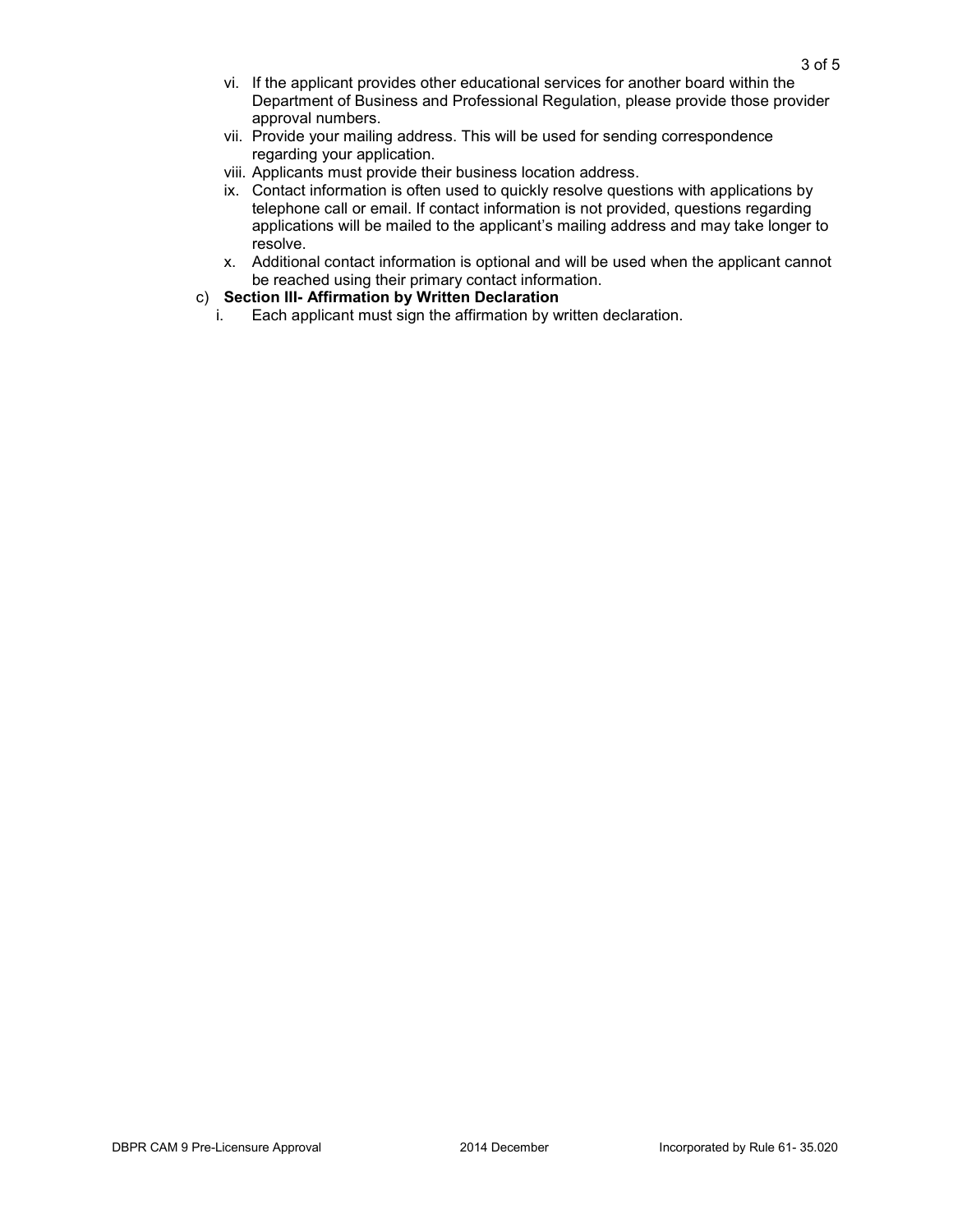#### **State of Florida Department of Business and Professional Regulation Regulatory Council of Community Association Managers Application for Pre-Licensure Provider Approval Form # DBPR CAM 9**

If you have any questions or need assistance in completing this application, please contact the Department of Business and Professional Regulation Customer Contact Center at **850.487.1395.** *For additional information see the Instructions at the beginning of this application.*

#### **Section I – Application Type**

| <b>APPLICATION TYPE</b> |                                                     |  |  |  |  |  |  |
|-------------------------|-----------------------------------------------------|--|--|--|--|--|--|
|                         | [3803/1030]<br>Pre-Licensure Provider- Organization |  |  |  |  |  |  |

#### **Section II – Applicant Information**

| <b>APPLICANT INFORMATION (Provider/Owner)</b>                                                                                                      |                               |         |              |                        |               |  |  |  |
|----------------------------------------------------------------------------------------------------------------------------------------------------|-------------------------------|---------|--------------|------------------------|---------------|--|--|--|
| Last/Surname                                                                                                                                       | First                         |         | Middle       |                        | <b>Suffix</b> |  |  |  |
| Company/Organization Name                                                                                                                          |                               |         |              |                        |               |  |  |  |
| Social Security Number (if applying as an Individual)*                                                                                             |                               |         |              |                        |               |  |  |  |
| Federal Employer ID Number (if applying as an Organization)                                                                                        |                               |         |              |                        |               |  |  |  |
| <b>GENERAL IDENTIFICATION</b>                                                                                                                      |                               |         |              |                        |               |  |  |  |
| Is Provider already approved by the Department of Business and Professional Regulation to provide<br>continuing education?<br>$\Box$ Yes $\Box$ No |                               |         |              |                        |               |  |  |  |
| If yes, what is/are the provider approval number?                                                                                                  |                               |         |              |                        |               |  |  |  |
| <b>MAILING ADDRESS</b>                                                                                                                             |                               |         |              |                        |               |  |  |  |
| <b>Company Name</b>                                                                                                                                |                               |         |              |                        |               |  |  |  |
| Street Address or P.O. Box                                                                                                                         |                               |         |              |                        |               |  |  |  |
|                                                                                                                                                    |                               |         |              |                        |               |  |  |  |
| City                                                                                                                                               |                               |         | <b>State</b> | Zip Code (+4 optional) |               |  |  |  |
| County (if Florida address)<br>Country                                                                                                             |                               |         |              |                        |               |  |  |  |
| BUSINESS LOCATION ADDRESS (IF DIFFERENT THAN MAILING ADDRESS)                                                                                      |                               |         |              |                        |               |  |  |  |
| <b>Street Address</b>                                                                                                                              |                               |         |              |                        |               |  |  |  |
|                                                                                                                                                    |                               |         |              |                        |               |  |  |  |
| City                                                                                                                                               |                               |         | <b>State</b> | Zip Code (+4 optional) |               |  |  |  |
| County (if Florida address)                                                                                                                        |                               | Country |              |                        |               |  |  |  |
| CONTACT INFORMATION                                                                                                                                |                               |         |              |                        |               |  |  |  |
| Last Name (Authorized Representative) First                                                                                                        |                               |         | Middle       | Title                  | <b>Suffix</b> |  |  |  |
| <b>Primary Phone Number</b>                                                                                                                        | <b>Primary E-Mail Address</b> |         |              |                        |               |  |  |  |
| * The disclosure of your Social Security number is mandatory on all professional and occupational license applications, is solicited               |                               |         |              |                        |               |  |  |  |

\* The disclosure of your Social Security number is mandatory on all professional and occupational license applications, is solicited by the authority granted by 42 U.S.C. §§ 653 and 654, and will be used by the Department of Business and Professional Regulation pursuant to §§ 409.2577, 409.2598, 455.203(9), and 559.79(3), Florida Statutes, for the efficient screening of applicants and licensees by a Title IV-D child support agency to assure compliance with child support obligations. It is also required by § 559.79(1), Florida Statutes, for determining eligibility for licensure and mandated by the authority granted by 42 U.S.C. § 405(c)(2)(C)(i), to be used by the Department of Business and Professional Regulation to identify licensees for tax administration purposes.<br>2014 December 195.020 DBPR CAM 9 Pre-Licensure Approval 2014 December 195.020 DBPR CAM 9 Pre-Licensure Approval